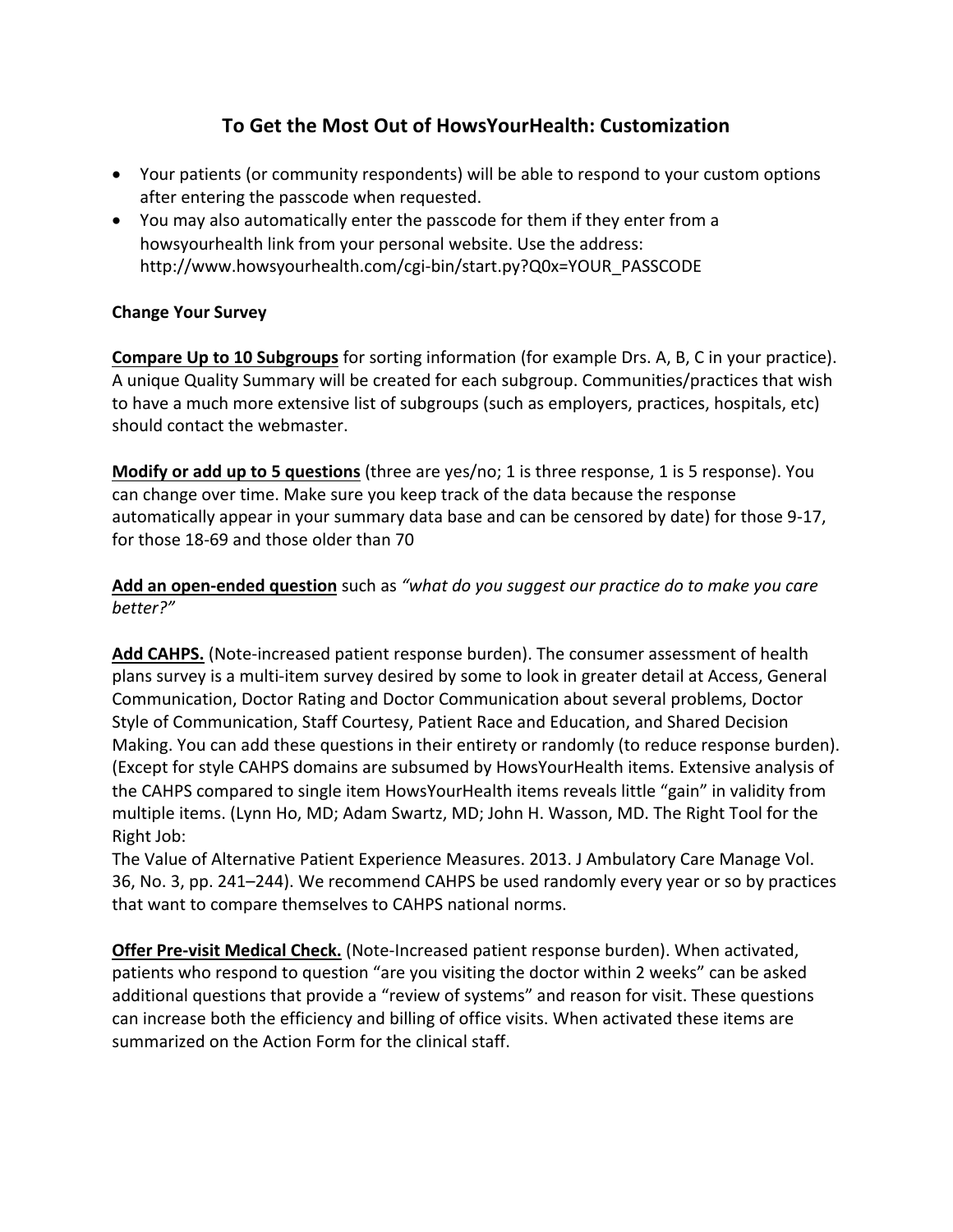Are you bothered by problems/symptoms in any of the following areas. Check any that are new or bothersome.

Stomach or Bowel: sick to stomach, vomiting, abdominal pain, constipation, diarrhea, blood in stools Heart: chest pain, heart 'pounding or skipping' Eyes: double vision, sudden loss of vision Lungs: cough, wheezing, shortness of breath Sexual: impotence, irregular period, vaginal bleeding after menopause Urine: frequent or painful urination, bloody urine Feelings: depression, anxiety Bones or Muscles: joint pain, muscle weakness Skin: rash, changing mole, breast mass, new lumps or masses General: fever, weight loss, extreme fatigue, excessive thirst, bruising and bleeding Nervous system: headache, persisten weakness or numbness on one side of the body, falling Ear, Nose, Mouth, or Throat: sore throat, runny nose, ear pain

**Include Family History.** Some employers interpret Federal regulations (wrongly we believe) as prohibiting questions about family history. This option allows elimination for family history. The default is inclusion of history of illness in family members before age 65.

**ADD COMMUNITY RESOURCES.** You may wish to offer direct connections for your patients to nearby resources. The common categories to which you may link are shown.



**Offer Links to Special Resources** 



**Local Links. Use General Category as default** 

| Category                                                                                                                         | URL | <b>Test URL</b>                    | <b>Description</b> |
|----------------------------------------------------------------------------------------------------------------------------------|-----|------------------------------------|--------------------|
| le<br>General                                                                                                                    |     | <b>Test URL</b><br>(in new window) |                    |
| $\sqrt{ }$ General<br>Concerns about Weight, Exercise, Eating Right                                                              |     | <b>Test URL</b><br>(in new window) |                    |
| Social Activity or Social Support<br><b>Stress, Emotional Support</b><br>Financial<br>Bad Habits (Smoking or excessive drinking) |     | <b>Test URL</b><br>(in new window) |                    |
| Pain Management<br>Domestic abuse<br>Women's Health<br><b>Senior Services</b>                                                    |     | <b>Test URL</b><br>(in new window) |                    |
| $\overline{\bullet}$<br>General                                                                                                  |     | <b>Test URL</b><br>(in new window) |                    |

Update Links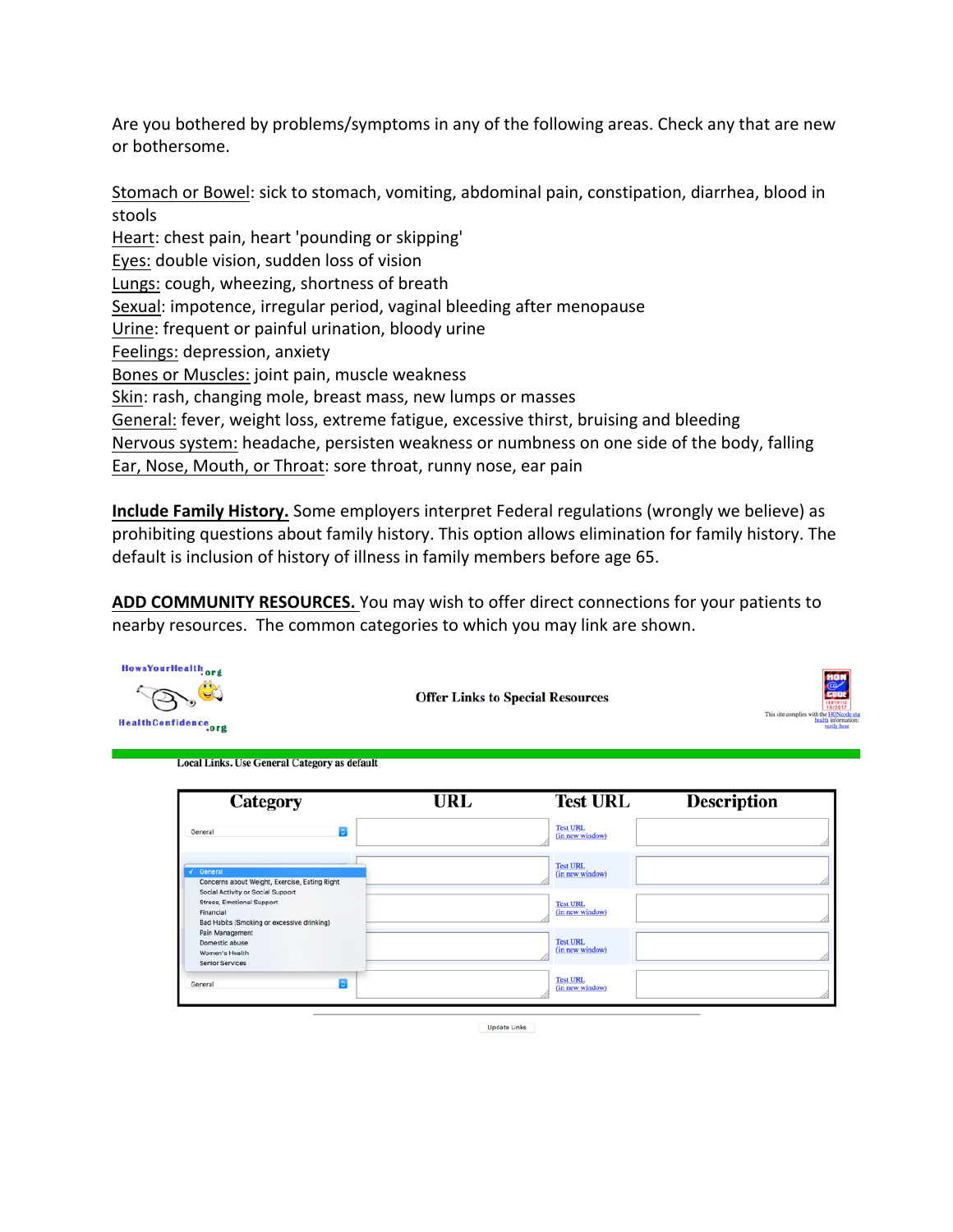#### **Choose Your Summary**

You can choose anonymous summary data for respondents by age group, range of dates, and illness burden. These options enable comparable comparison of results across practices and within a practice over time.

### **Request All Items and Practice Quality.**

All items are summarized in categories. In all Tables, "too few" indicates 6 or fewer measures in a cell. Measures are very stable when there are 60 or more; reasonably stable for 20 or more; and crude estimates when  $\lt$  20. Data for all respondents are oftne sorted by age, gender and chronic conditions. This detailed listing enable clinical setting to specifically identify deficiencies. The best "scores" from the respondent perspective are obvious.

For adults aged 18-69 we add a summary based on categories that illustrate Important Processes and Desirable Consequence of primary care. We have also added categories that NCQA and other accrediting bodies prefer. The method for creating each category is described under the summary Table.

As a measure of equity of care, the many Tables list also lists a summary for patients who have financial problems. The difference should be less than 10 absolute points between them and the overall group.

**Open Ended and Harms List.** In the future clinical settings will be able to see verbatim responses to Open-ended questions (if activated as described above) in real time. Verbatim responses provided for patients who personally experienced health care related harms in the past year. Until this option is activated, Contact the Webmaster for your list.

#### **Choose Patient Report**

**Email Action form/activate registry.** The E-mailed Action Form and Registry includes personal identifiers and key variables from HowsYourHealth. THIS OPTION MUST BE ACTIVATED if you want your patients/respondents to put information in the Registry and E-mail you their responses. The Registry enables sorting of patients and generation of lists for population management. 

The patients/respondents are informed and must OPT IN for their information to be sent to a secure email destination designated by you and the HIPAA SECURE Registry. When you activate this option you will receive a description of the HIPAA Registry obligations of the secure service provider.

The notice for the patient reads as follows: